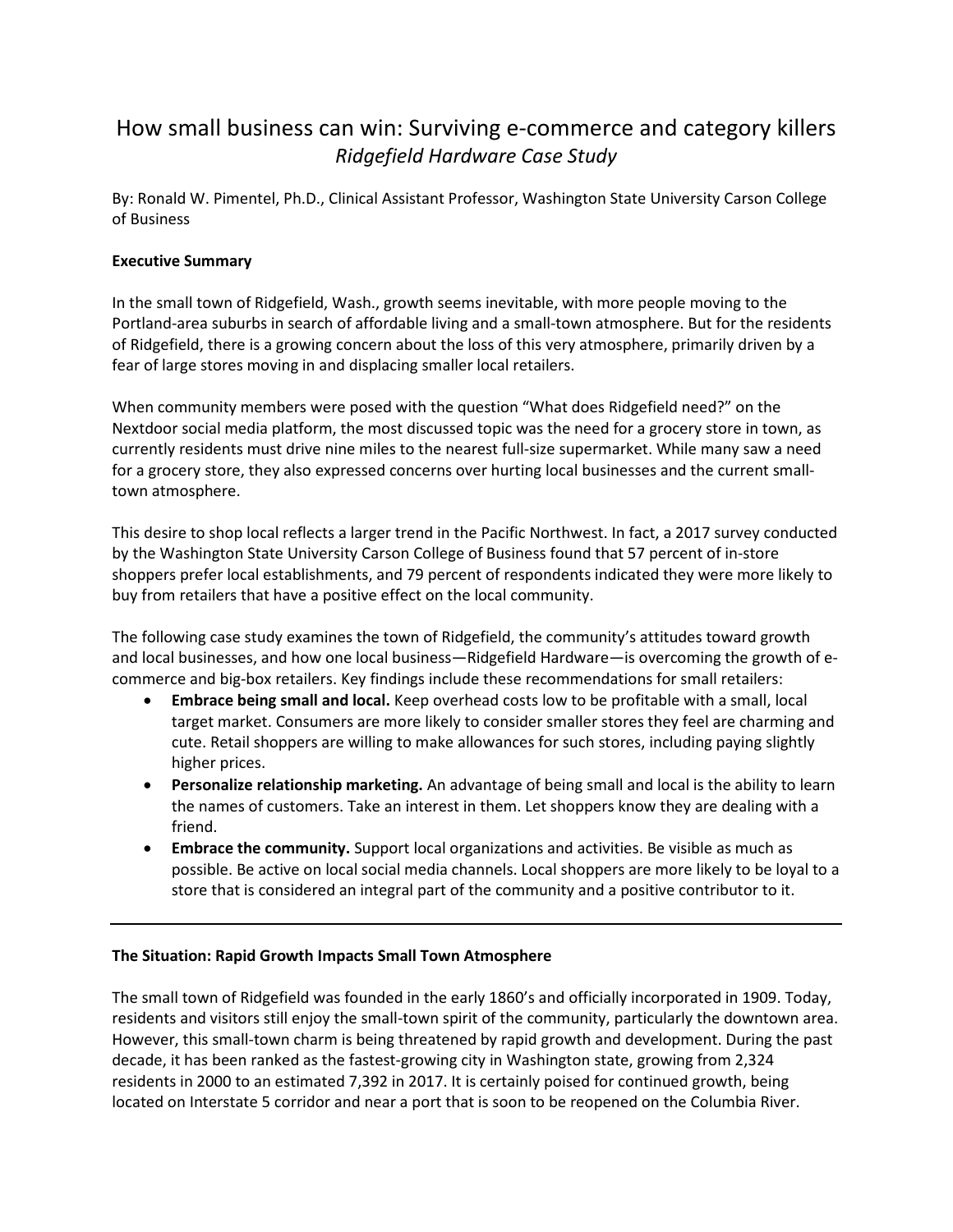Additionally, its proximity to Vancouver, Wash., and Portland, Ore., along with relatively affordable housing, makes it ideal for commuters.

Despite this growth, business in Ridgefield has remained local. Aside from a Subway and Papa Pete's Pizza near the interstate, there are no fast-food chains, big-box stores or supermarkets. Residents can purchase groceries from one of two small markets downtown, but for a market that is larger than a convenience store, Ridgefield residents must drive at least nine miles.

While larger chains have not yet set in, the topic is still top-of-mind for residents. In July 2017, several residents responded to the question "What does Ridgefield need?" on Nextdoor, a private social networking service for people to stay informed about what's happening in their neighborhood. The resulting thread continued for more than five months and included 343 posts. The most discussed topic was the need for a grocery store in town. Though many saw a need for a grocery store, they also expressed concerns over hurting local businesses and the current small-town atmosphere. In fact, several respondents felt it was worth the current drive to adjoining towns for supermarkets, to protect local merchants and the small-town environment of Ridgefield. Slightly more respondents thought it was time Ridgefield had a grocery store, but that it should be located near the freeway rather than downtown.

The sentiments posted in this thread are consistent with findings of a 2017 Washington State University Carson College of Business survey, which found 57 percent of in-store shoppers prefer local establishments, and 79 percent of respondents were more likely to buy from retailers that have a positive effect on the local community. Part of this preference is due to the fact that 78 percent believe local chains or small businesses provide better service, and 60 percent see store employees as valuable sources of knowledge that can help with decision-making. Additionally, those who posted on Nextdoor exhibited sentimental attachments to the local retailers of downtown Ridgefield and the role they play in the community.

However, despite reported preferences for shopping with local merchants, the majority of respondents to the online survey identified Amazon as the retailer from which they expected to make the most purchases during the 2017 holiday shopping season. This may indicate that factors such as perceived convenience and price outweigh the desire to support local businesses. Furthermore, consumers may not even be aware they are slowly transitioning their purchases from in-store to online.

So how can small, local retailers overcome this? Ridgefield Hardware, a quintessential locally-owned and operated retailer, offers valuable insights for small business looking to overcome e-commerce and bigbox retail.

# **Case Study: Ridgefield Hardware**

Ridgefield Hardware, owned by Scott and Cathy Hughes and located on the corner of Pioneer Street and Main Street, is considered by many to be the center of the small town. Established in 1914, the store has operated continuously for over a century and exemplifies the treasured small-town spirit of Ridgefield. At 3,500 square feet, it is a small store selling a full line of hardware and giftware. Similar to many locally-owned hardware stores, it is affiliated with a supplier—Orgil. The store and its owners are wellregarded in the community. In fact, the Hughes' beloved dog Otis was so popular among residents he was recommended for the position of city manager of Ridgefield.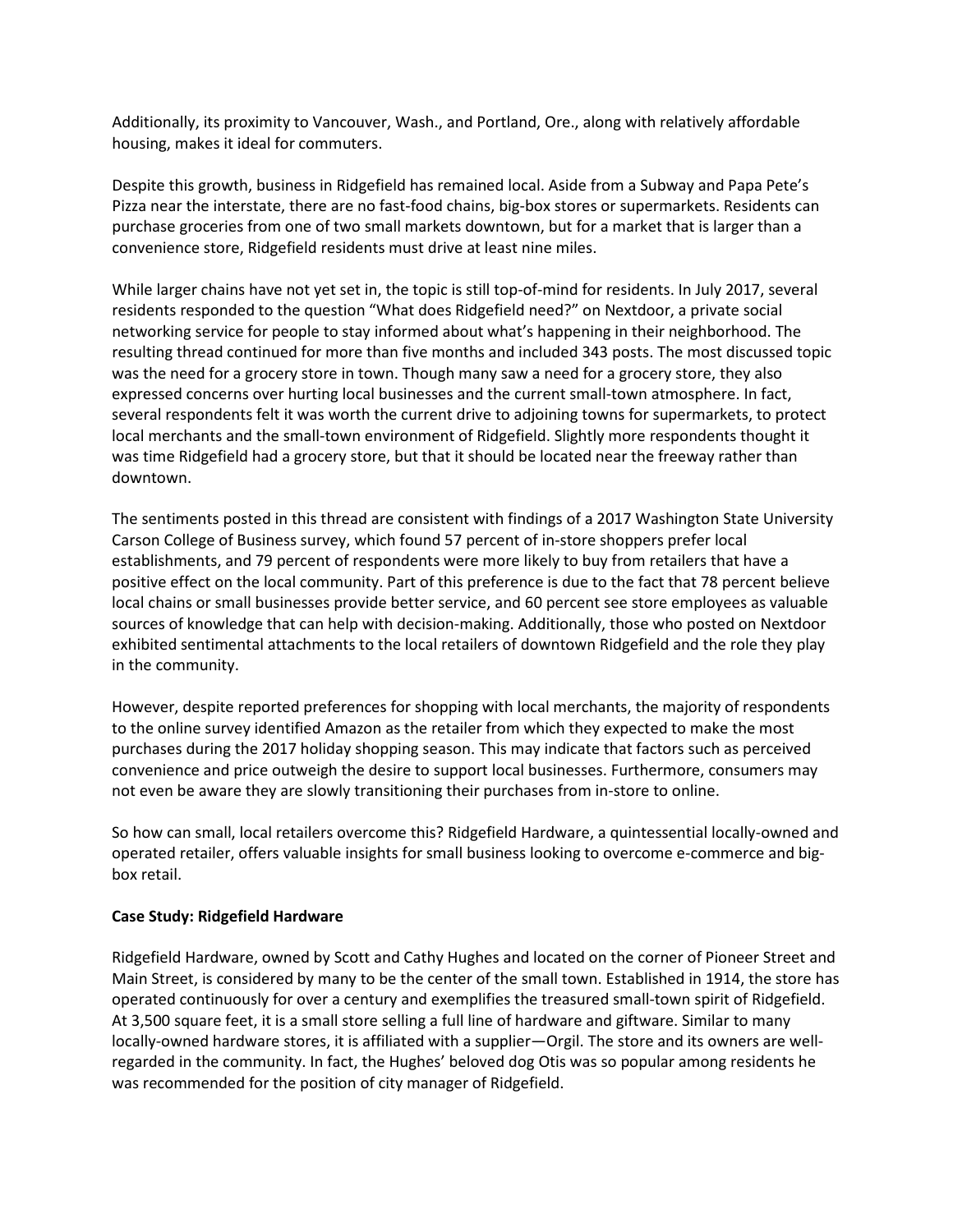To gain further insight into the attitudes and sentiments toward Ridgefield Hardware, a question was posed on Nextdoor to solicit feedback on the store. Sixty-one community members responded. Of note, given all respondents were self-selected participants and only included members of Nextdoor, they are not a random sample and may not be representative of the store's full market. Nevertheless, several themes became evident from an examination of the thread.

The comments were overwhelmingly positive. Ridgefield residents like their hardware store for many reasons:

# **Comprehensive Selection**

More than half of respondents shared that they appreciated the store's broad selection. The owners' strategy of a "broad and shallow" assortment is working. A 14-year customer commented, "I have never gone into Ridgefield Hardware and not found what I needed." Another respondent mentioned he is frequently surprised to find needed goods at the store that he did not expect it to have. Perhaps the most significant comment about the store's inventory was, "You can find things there you cannot find at big box stores. If they do not have it, they will order it for you."

# **Convenience Over Price**

Shoppers generally expect to pay higher prices when shopping at a small, local hardware store, as compared to big-box home improvement stores that enjoy cost advantages from buying directly from suppliers in large quantities. Ridgefield Hardware buys inventory from a distributor. According to owner Scott Hughes, prices at Ridgefield Hardware run an average of 10 percent higher than at Home Depot or Lowes. However, for certain products for which the demand is price-inelastic, the home improvement stores often add even higher markups and thus Ridgefield Hardware's prices are still competitive.

Some Nextdoor respondents perceived the prices to be comparable. More perceived that the home improvement stores had lower prices, but not enough lower to justify the expense and time of the longer drive. Some expressed a willingness to pay slightly higher prices at Ridgefield Hardware because of their affection for the store or out of a sense of duty to support local merchants.

# **Affection for Owners**

Scott and Cathy Hughes are popular in the community. Affection for them was mentioned in 26 posts, and eight respondents mentioned them by name. They are described as being friendly, engaging, knowledgeable and helpful. They know customers by name and make them feel valued. Scott and Cathy are also active in the community, serving on the Port Commission and other local initiatives. One respondent commented, "The 'family' of owners are Spudders [Ridgefield High School mascot] at heart and are interested in each person that becomes their customer." Another expressed similar feelings, "They post events, RHS sports schedule, and fully participate in community events. They are a 'safe zone' for kids. Every time I go there I feel like I'm buying from a friend."

Part of the popularity enjoyed by Scott and Cathy comes from the perception that their motives are admirable. One customer commented, "They want to help people more than sell them something." Another posted that "…they are just as cheerful whether you just buy a candy cane or make a big purchase." Scott previously worked in a high-pressure position with a major corporation but is happier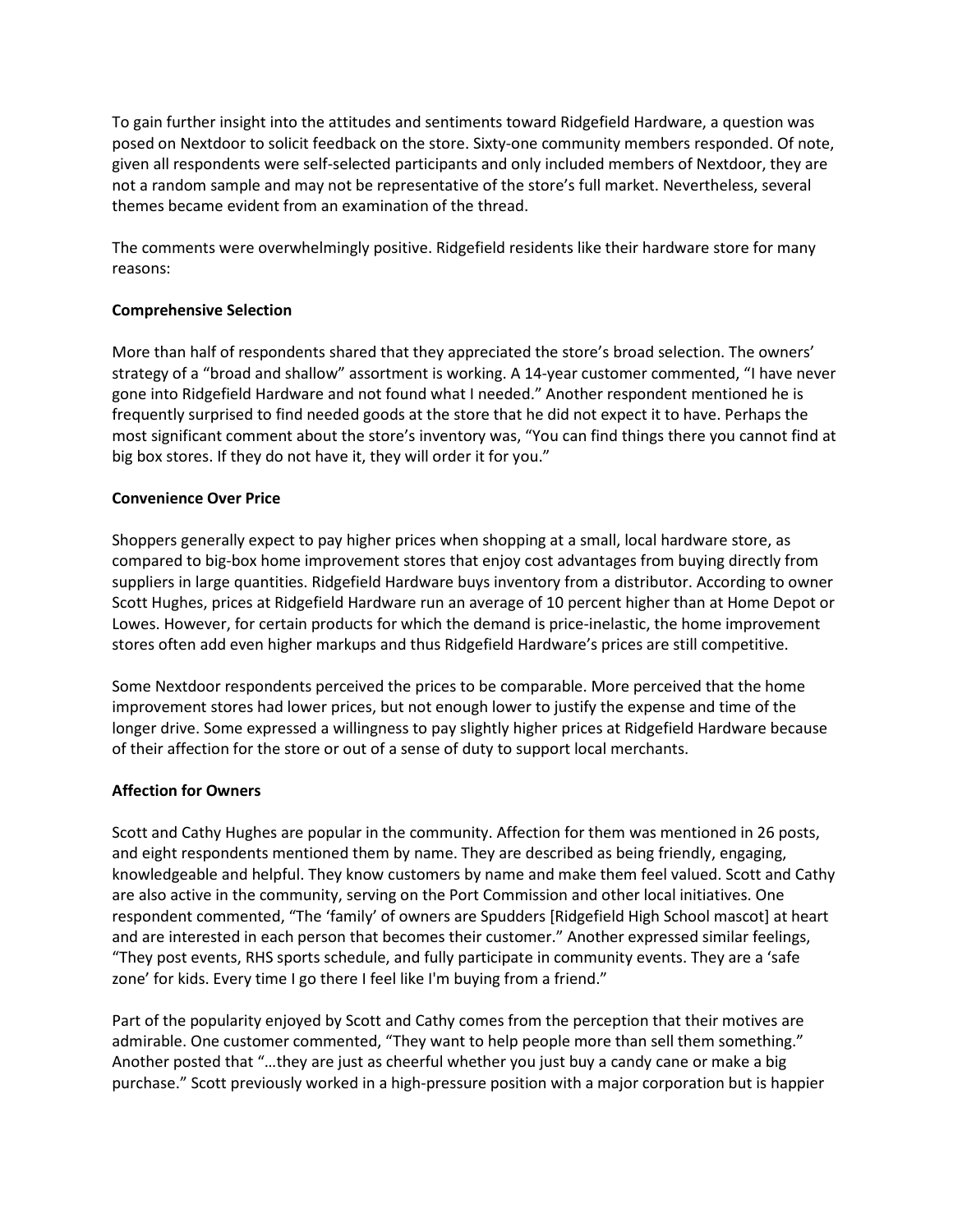running the little store. He is pleased the store does well enough to pay the bills. A boon to the business came when a cellular phone service provider leased space on the roof of the store for an antenna.

#### **Customer Service**

Closely related to comments about the owners were 26 comments about service levels, including 12 comments about special or unexpected service. One customer related going to the store to buy a kit to hook up a dryer. He really only needed the hose but figured he would have to purchase the whole kit to get it. Scott asked if he needed the whole kit and then cut just the length of hose needed and sold that alone. Respondents also reported being pleased that Ridgefield Hardware will cut glass, special-order items and provide valuable advice for home projects.

Customer satisfaction is further enhanced by psychological effects identified by the *expectancy disconfirmation model* (Churchill & Surprenant, 1983; Swan & Trawick, 1981). Several customer respondents expressed surprise at performance levels that exceeded their expectations. This was expressed in regard to service levels, prices being competitive, the comprehensiveness of the store's inventory and the selection of gift items it carries.

# **Charm and Retail Atmospherics**

Also related to comments about the owners are comments about the charm of the store. The citizens of Ridgefield cherish the small-town charm of the historic downtown area, and the hardware store is part of that. One respondent described it as being old-fashioned and "straight out of Mayberry." A few respondents mentioned appreciating the Hughes' dogs in the store. Twenty respondents used the word "love" or otherwise expressed feelings of affection for the store. One post stated, "It is the cutest store, and I love showing it off when family and friends visit." Another post included, "We love our hardware store," and others expressed feelings of the store belonging to them as a community.

For many, the store plays a special role in the community. It was identified as the "center," "cornerstone," "heartbeat" and "heart and history" of Ridgefield. Several customers posted comments about how the town should support local merchants, and Ridgefield Hardware in particular. One devoted customer stated, "Our community would be less of one without them here."

*Self-congruence models* (Aaker, Jennifer, 1999; Swan, John E. and Trawick, I. Frederick (1981) are relevant in this case. The Nextdoor thread indicated values shared by many Ridgefield residents. They consider themselves to be people that support local businesses and want to maintain the small-town charm of Ridgefield. To achieve self-congruence, they must be loyal customers of Ridgefield Hardware.

# **Competitive Advantages**

Despite growing competition, Ridgefield Hardware has been able to survive through shrewd business practices that only a small business can have, from its low overhead costs and proximity to downtown, to personalized customer service and affection for the owners on the part of the community.

Thanks to a small mortgage on the building and family members providing much of the labor, the Hughes have been able to keep costs low and survive on the sale of last-minute and emergency items. They are also astute at maintaining a broad and shallow inventory to meet diverse customer needs without carrying the burden of low-turnover stock.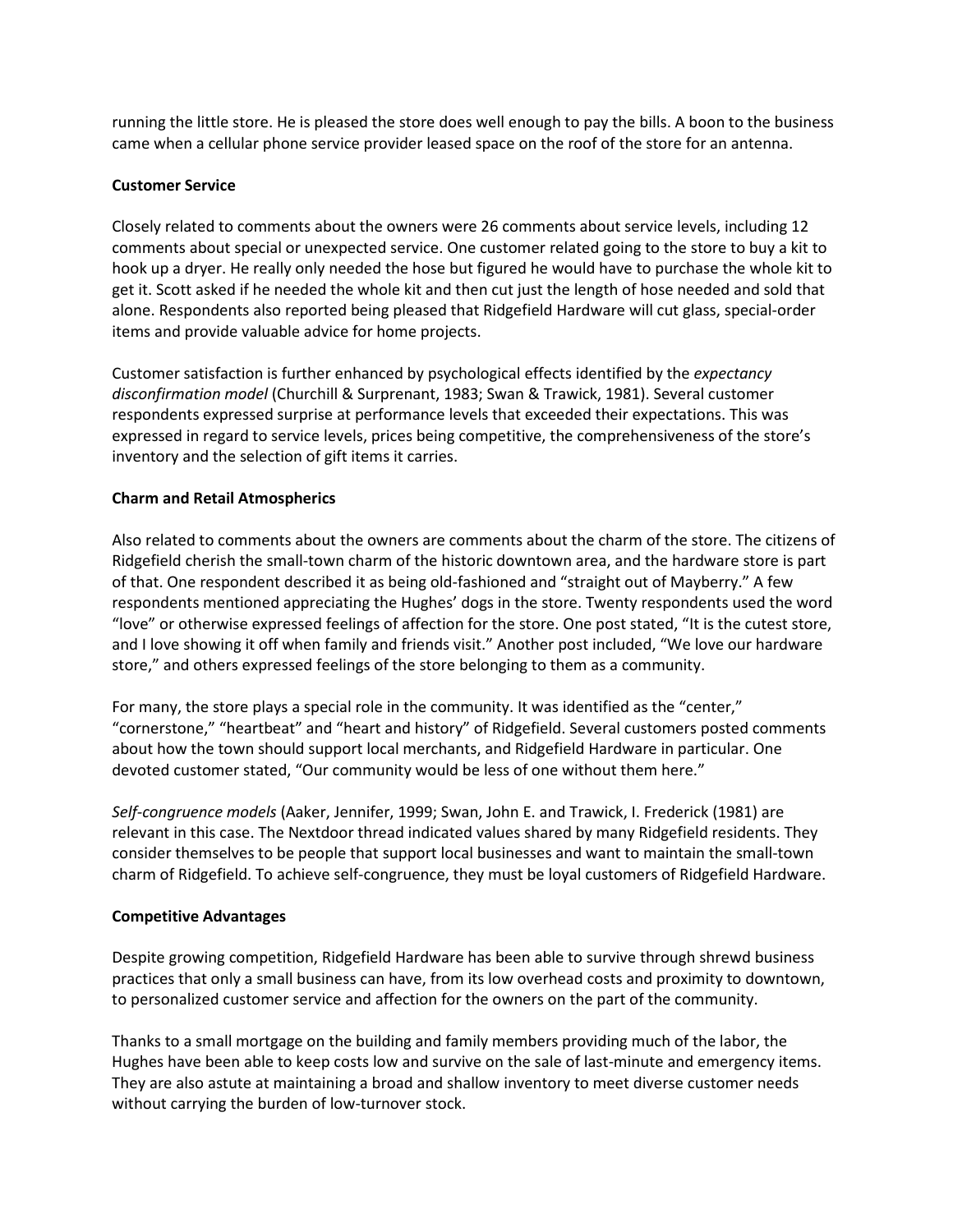The comprehensive selection combined with convenient location for Ridgefield residents has allowed the company to stave off competitors. For customers who don't want to make the 30-mile round-trip to the nearest home improvement store, and for those whom the convenience of ordering online is not a sufficient advantage for purchasing something needed immediately, Ridgefield fulfills their need.

Furthermore, Scott and Cathy are masters at relationship marketing. Visiting Ridgefield Hardware feels like being a guest in the Hughes' home, complete with dogs curled up by the fire (heater). They are recognized as embodying the small-town charm Ridgefield is so anxious to preserve.

On Nextdoor, not only did respondents rave about the Hughes' expertise and service levels, they complained that when shopping at big-box home improvement stores, they had difficulty finding a knowledgeable staff member to assist them and give reliable advice. In the 3,500-square-foot Ridgefield Hardware store, it is never difficult to find a helping hand.

#### **Market Challenges**

The growth of Ridgefield brings additional business to the hardware store, but it also increases the likelihood of larger competitors locating nearby. So, how long can residents count on the store being there for the community?

Scott Hughes estimates roughly 75 percent of his business comes from shoppers who make the main purchases for their projects at Home Depot or Lowes and then buy fill-in and emergency items from Ridgefield Hardware. Although Ridgefield Hardware carries power tools and some other big-ticket items, such things are more often bought online or at home improvement stores that have larger selections.

Interestingly, however, none of the Nextdoor comments made any reference to shopping online. Still, the rise of e-commerce has undoubtedly affected local merchants like Ridgefield Hardware, as a great majority of items that can be purchased in a store can also be purchased online—even materials such as lumber, concrete mix and nails. Amazon Prime members can order items midweek and have them in time for a weekend project, and home delivery is now even more convenient than shopping at a store that is very nearby.

Finally, the growth in Ridgefield is leading to the loss of traditional customers to more than just big-box competitors or online alternatives. As farm land is converted into housing tracts, the town is becoming less rural and more suburban. Some long-term residents that constituted a core of the population are leaving for more remote rural areas and are quickly being replaced by suburbanites. It is not certain that such new residents will have the same loyalty to Ridgefield Hardware as those that are leaving. Only time will tell.

#### **Recommendations for Local Retailers**

Some of the findings from this case study may be applicable to other small, local retailers. First and foremost, embrace being small and local. Keep overhead costs low to be profitable with a small, local target market. Take advantage of expectancy disconfirmation effects by exceeding shopper expectations. The case study shows that customers may make allowances for the store being small and have low expectations. On the flipside, consumers are more likely to consider smaller stores to be charming and cute, and consequently, like them more. With this in mind, it is feasible to offer